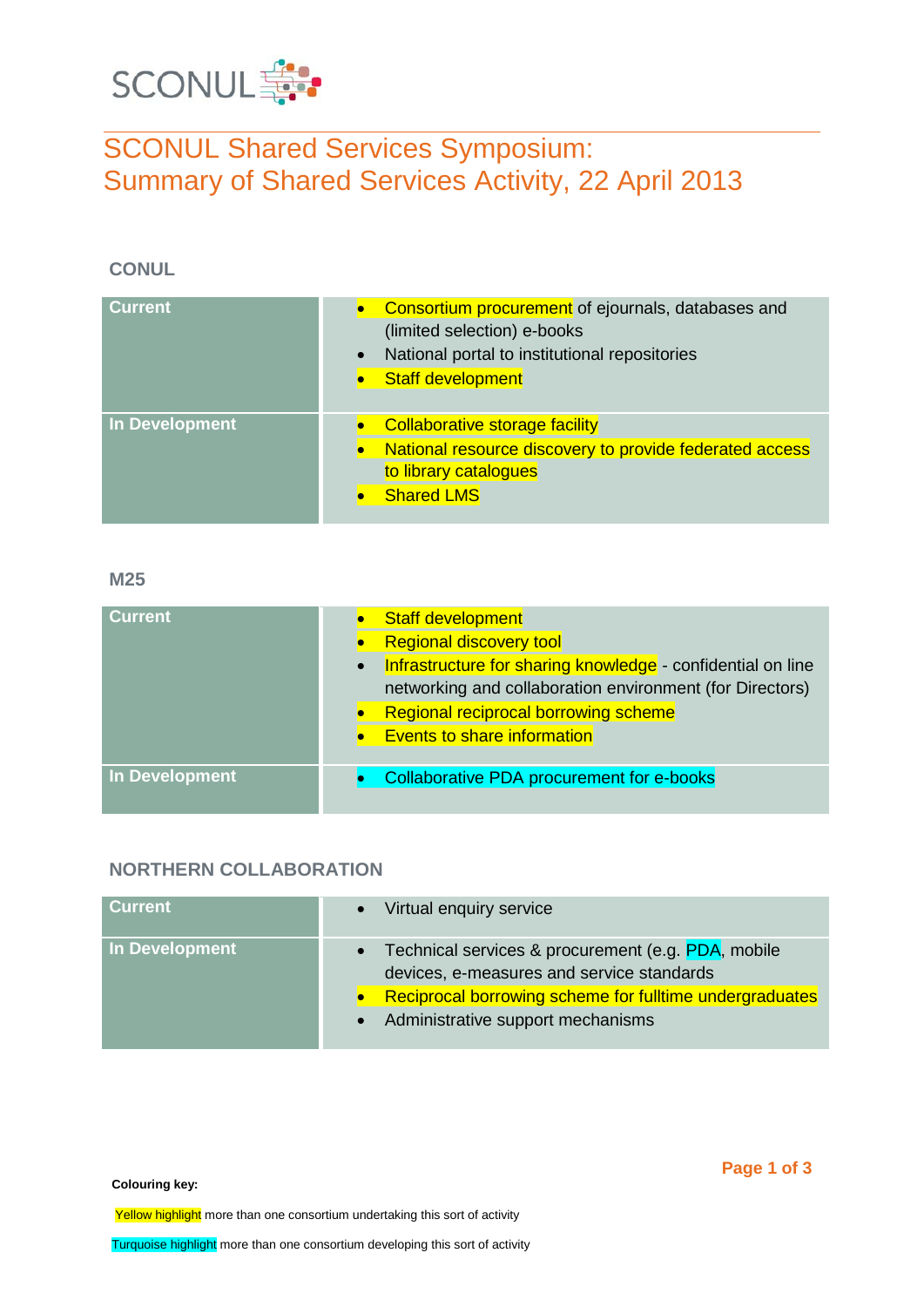

# SCONUL Shared Services Symposium: Summary of Shared Services Activity, 22 April 2013

## **NOWAL**

| <b>Current</b><br>Monograph procurement<br><b>Serials procurement</b><br>$\bullet$<br>Staff/ professional development<br>Infrastructure for sharing knowledge and supporting<br>shared projects |  |
|-------------------------------------------------------------------------------------------------------------------------------------------------------------------------------------------------|--|
|-------------------------------------------------------------------------------------------------------------------------------------------------------------------------------------------------|--|

## **PERFORMANCE MEASUREMENT & BENCHMARKING CONSORTIUM**

| Current | • Process benchmarking |
|---------|------------------------|
|         |                        |

## **SCURL**

| <b>Current</b>           | Print procurement – serials & monographs<br>Electronic content procurement - serials & monographs<br><b>Collaborative store</b><br>Infrastructure for sharing knowledge<br><b>Shared LMS</b><br>Shared discovery service procurement<br><b>Shared institutional repository hosting</b> |
|--------------------------|----------------------------------------------------------------------------------------------------------------------------------------------------------------------------------------------------------------------------------------------------------------------------------------|
| <b>Under Development</b> | Open scholarship<br>Shared records and metadata<br><b>Shared Library Services Platform</b><br>Open journals software hosting and support<br>Shared disaster recovery<br>Shared research data management                                                                                |

**Colouring key:**

Yellow highlight more than one consortium undertaking this sort of activity